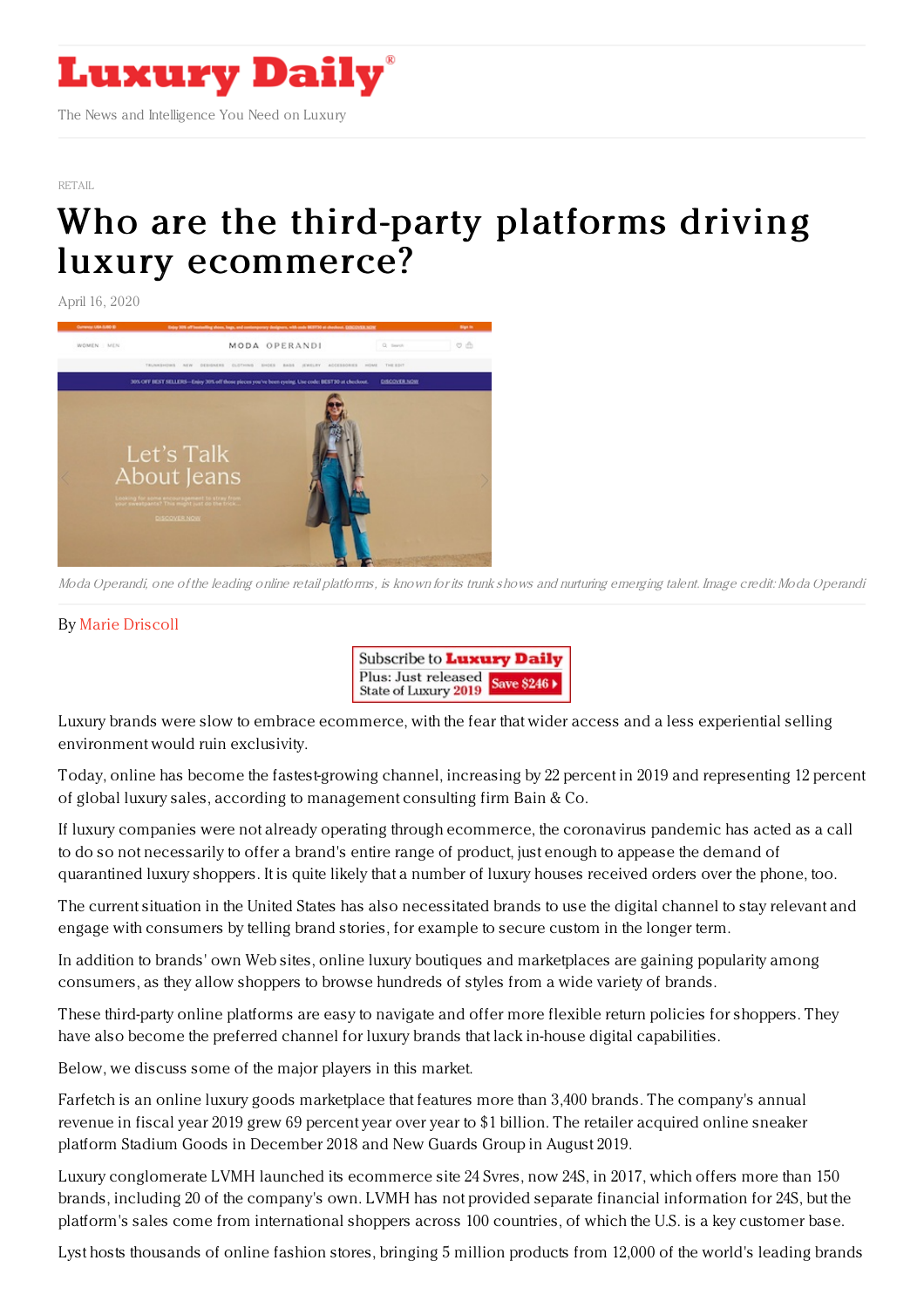and retailers into one marketplace. The company's annual revenue was \$23.7 million in fiscal year 2019, increasing by 20 percent year over year.

MatchesFashion.com, a U.K.-based online platform, is home to more than 450 designers, and offers editorials and reports on fashion and design. MatchesFashion reported a 27 percent surge in annual sales to \$488.5 million in fiscal year 2019 ended January 2019. The retailer also operates three physical stores in London.

Moda Operandi is a luxury Web site carrying more than 1,000 brands and featuring established and emerging international designers. The company extended into offline retail by opening a store in New York, and it now has a global network of physical showrooms and personal stylists.

Mytheresa.com is an international online retailer that features 250 popular fashion brands. Acquired by Neiman Marcus Group in 2014, the retailer reported year-over-year sales growth of 24 percent to \$421.1 million for fiscal year 2019 ended January 2019.

Secoo is the largest online luxury retailer in China, providing upscale products and services from 3,800 domestic and global brands. Secoo has established collaborations with 143 brands, including Prada, Stella McCartney, Thom Browne and Valentino. The company most recently reported a sales increase of 24 percent to \$271.6 million in the third quarter of 2019 ended September 30.

The RealReal is the largest online site for consigned luxury goods, and the company operates four bricks-and-mortar stores in U.S. Its sales jumped 49 percent from 2018 to 2019, reaching \$318 million, while GMV grew 42 percent year over year.

Tmall Luxury Pavilion was launched in 2017 by Alibaba as a dedicated platform for China's high-end consumers. The site hosts more than 150 luxury brands, with products ranging from fashion and beauty items, to luxury cars. As of February, millennials are the platform's core customer base, accounting for 45 percent of total sales.

Yoox Net-A-Porter Group (YNAP), which is owned by luxury conglomerate Richemont, is an online luxury and fashion retailer that serves customers in more than 180 countries. Richemont reported sales of \$2.05 billion between April and December 2019 through its online distributors, which include YNAP and Watchfinder & Co. Net-A-Porter suspended operations in Europe, the Middle East and the U.S. on March 27 due to the coronavirus situation but a few weeks later restored order-taking with delayed fulfillment.